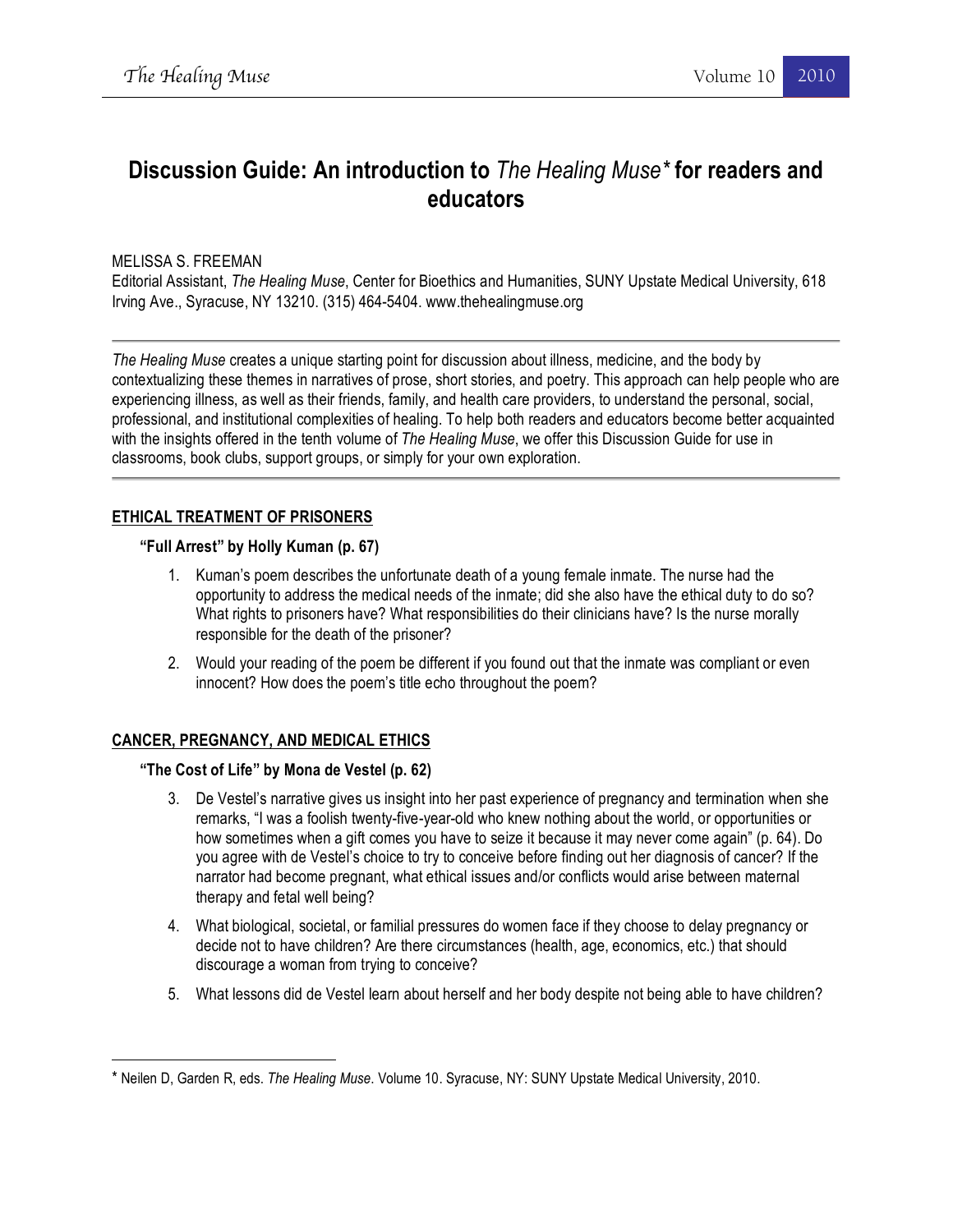## **THE PHYSICIAN-PATIENT RELATIONSHIP**

## **"The Other Side of Diagnosis" by Shelley A. Gilroy (p. 7)**

- 6. After Dr. Gilroy calls her mother to tell her the "bad news," her mother responds, "That is not what the doctor told us…He is not going to die." Did her mother's response indicate her denial, her lack of information, and/or her hope for her husband? What role do you think the physician played in the mother's response?
- 7. If we are in an age of autonomy and informed patient decision-making, why do patients still say, "Whatever the doctor wants?" Why do you think an end-of-life discussion was never held with Dr. Gilroy's mother and father? Who should initiate the conversation- the physician or patient?
- 8. How did the journey toward her father's death change the physician, both as daughter and doctor?

#### **CULTURE AND MEDICINE**

#### **"5TH Son of Roidah" by Marilyn R. Mumford (P. 43)**

- 9. Cultural and family beliefs can affect patients' interactions with medicine. Traditional beliefs can persist despite what we know are the facts of a particular disease. For example, many people still think cracking one's knuckles causes arthritis or that you can catch poison ivy from someone who has it. What other common misconceptions do we believe about disease and its management?
- 10. Physician-patient communication can be hindered or enhanced by medical interpreters. Both Dr. Will and Dr. Rosie were dependent on their nurse translator to help Roidah understand her and her son's medical condition. What are some of the ethical and social issues surrounding the use of medical translators? What other ethical issues does the story raise? Do you find Dr. Will and Dr. Josie's treatment of Roidah and her son troubling in any way?

#### **"Revolution in Thailand" by Dominick Maggio (P. 80)**

- 11. Maggio's exclamation, "These were refugees!" suggests that he had preconceived ideas about the patient population he wanted to volunteer for. What cultural assumptions does the story seem to refute?
- 12. What are the advantages and disadvantages both for volunteers and clinics during short-term medical volunteer missions?

## **IDENTITY AND DISEASE**

#### **"Post-0p Blues" by Leota McCown-Hoover (P. 29)**

- 13. "The women I'd just met spoke a common language—Breast Cancer Survivor language—my new language," (p. 33). In 1935, Alcoholic Anonymous helped launched a program that encouraged alcoholics to meet together as a fellowship. After WWII, group psychotherapy "support groups" started to evolve so that participants didn't feel alone. What does McCown-Hoover gain by joining the group? Should healthcare facilities connect patients with support groups?
- 14. McCown-Hoover states that, "I've never been a joiner of groups…I was more than my breasts. I was more than breast cancer," (p. 30). Are there ways in which one's disease can become one's identity? What are the dangers of this for both patient and clinician?